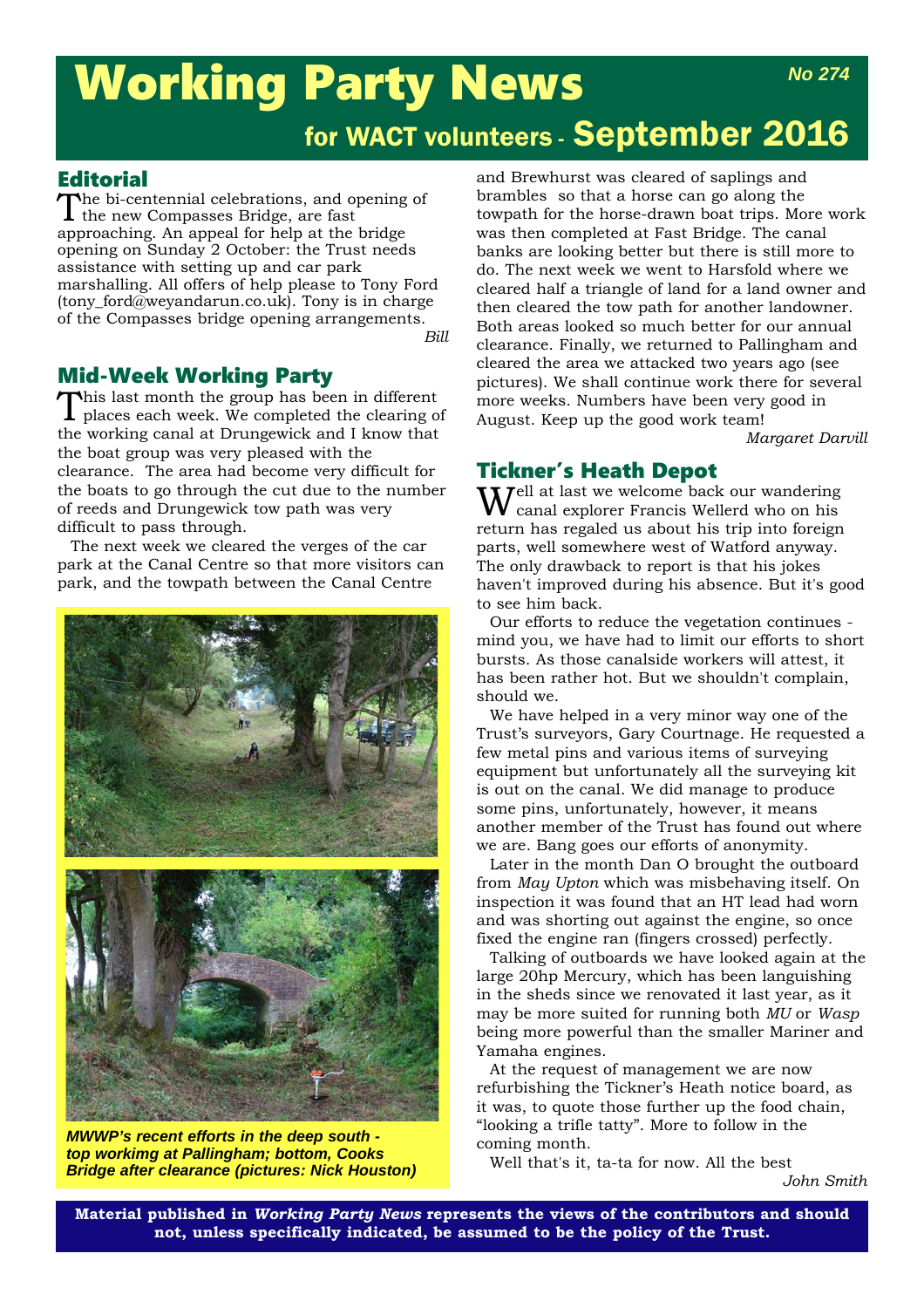#### Thursday and Sunday Group

ugust has gone - with lots of holidays, With  $\boldsymbol{\varLambda}$ the holidays etc the number of TSG volunteers has halved in the last month. During August the TSG was offered a number of jobs to help Kev Baker, principally painting the wood and metal at the locks. Also it has been able to catch up on a number of jobs in the 'on hold' file. Brian Dunman has now returned home from hospital having made rapid progress.

Visiting Drungewick Lock again, I realised that the bottom gates are in fact restrained by the 200 year-old metalwork set into the stone with lead. The metalwork is as good as the day it was put in and shows almost no rust.

Part of the purpose of the visit to Drungewick Lock was to cure a spout of water from the wall under the bridge. Using the workboat *May Upton* the lock stonework was pointed up, where there were holes in it, this only became effective half way along the lock, beyond the ladder. This led to the conclusion that there is a path for the water all the way behind the wall. Hence what we did was not a cure, but literally a sticking plaster; the void at the back of the wall has yet to be filled.

In one place, at about the 'lock full' water level, the pointing came away, amazingly that was lime mortar, that is original 1813! This confirmed the wall had not been rebuilt when the lock was restored in 1990. The conclusion may be made that that the path for the water had always been there and using the lock full meant water pressure opened it up. Further the backfill behind the wall, being lime mortar, the lime gets washed out and sand remains.

With this experience it is concluded that repointing the walls at BKL needs to be revisited. Eventually re-pointing will also be important aspects of re-commissioning both Rowner and Malham Locks.

By 18 August the first moves were being made for the TSG to go back to GBL. This will be a gradual process phased in as the number of external jobs reduces and the holiday season

closes with the grandchildren returning to school. As construction is so dependant on the weather, we are hoping for an Indian summer - or at least for each Thursday to be dry.

We have a number (four) of TSG volunteers who are sick, some long term, others just for a few weeks. We are thinking of them and send them all our best regards. We know they follow progress and so are sorry that we have been a bit tardy with photographs recently, we will do better.

The Thursday and Sunday Group normally meets at 09:30. Please email Eric Walker if you want to get on the email circulation list for details of when, and where, the TSG is working

*Eric Walker*

## Mrs Bucket Group - Keeping Up **Appearances on Mondays**<br> $\Lambda$  s anticipated in the last WPN, at our first

 $\tilde{A}^{\rm s}$  anticipated in the last WPN, at our first<br>Monday outing in August, six members of the group set to and replaced four fence posts at Loxwood (two lock side and two by the B2133). As it turned out, it was not an easy job because the new posts had to be located in the existing holes to allow the existing cross pieces to be used. The post nearest the lock bridge was the most difficult because it had to be cut to fit around the buried electricity ducting. We also started clearing the canal bank between the Centre and Brewhurst lock. This has now been completed by MWWP.

On the 15th, the group spent all morning at Lordings, strimming, mowing and hedge cutting from the bridge to the lock. It was badly overgrown but it looks a lot better now. Two members went to Rowner lock and, with great difficulty, recovered a stop plank and a WSCC footpath sign from the lock and placed them in the shelter. Everyone else visited the Drungewick aqueduct site and later Drungewick lock to cut the grass around the lock and give the hedge a trim.

We meet again on 5 and 19 September unless something else crops up in the meantime.

*Nick Wood*

| <b>Name</b>             | <b>Group/Project</b>      | Tel              | e-mail                              |
|-------------------------|---------------------------|------------------|-------------------------------------|
| <b>Julian Cheek</b>     | Maintenance coordination  | 01483 505566     | julian cheek@weyandarun.co.uk       |
| Maurice Cranefield      | Visiting working parties  | 01483 505566     | Maurice_Cranefield@weyandarun.co.uk |
| John Talbot             | Health & Safety Director  | c/o 01483 505566 | john_talbot@weyandarun.co.uk        |
| <b>Eric Walker</b>      | Gennets Bridge Lock       | 07717855340      | tsg@weyandarun.co.uk                |
| <b>Margaret Darvill</b> | Mid Week Working Party    | 01483 894606     | margaret_darvill@weyandarun.co.uk   |
| John Empringham         | <b>Monday Group</b>       | 01483 562657     | mondaygroup@weyandarun.co.uk        |
| <b>Kev Baker</b>        | Loxwood Link              | 01489 690241     | loxwoodlink@weyandarun.co.uk        |
| John Smith              | <b>Tickner's Depot</b>    | 01903 235790     | depot@weyandarun.co.uk              |
| <b>Keith Nichols</b>    | Hedge laying              | 01403 753882     | hedging@weyandarun.co.uk            |
| <b>Bill Nicholson</b>   | Northern working parties  | 01844 343 369    | bill@nwpg.org.uk                    |
| Dave Evans              | Summit working party      |                  | compasses@weyandarun.co.uk          |
| <b>Bill Thomson</b>     | <b>Working Party News</b> | 01903 744767     | bill thomson@weyandarun.co.uk       |